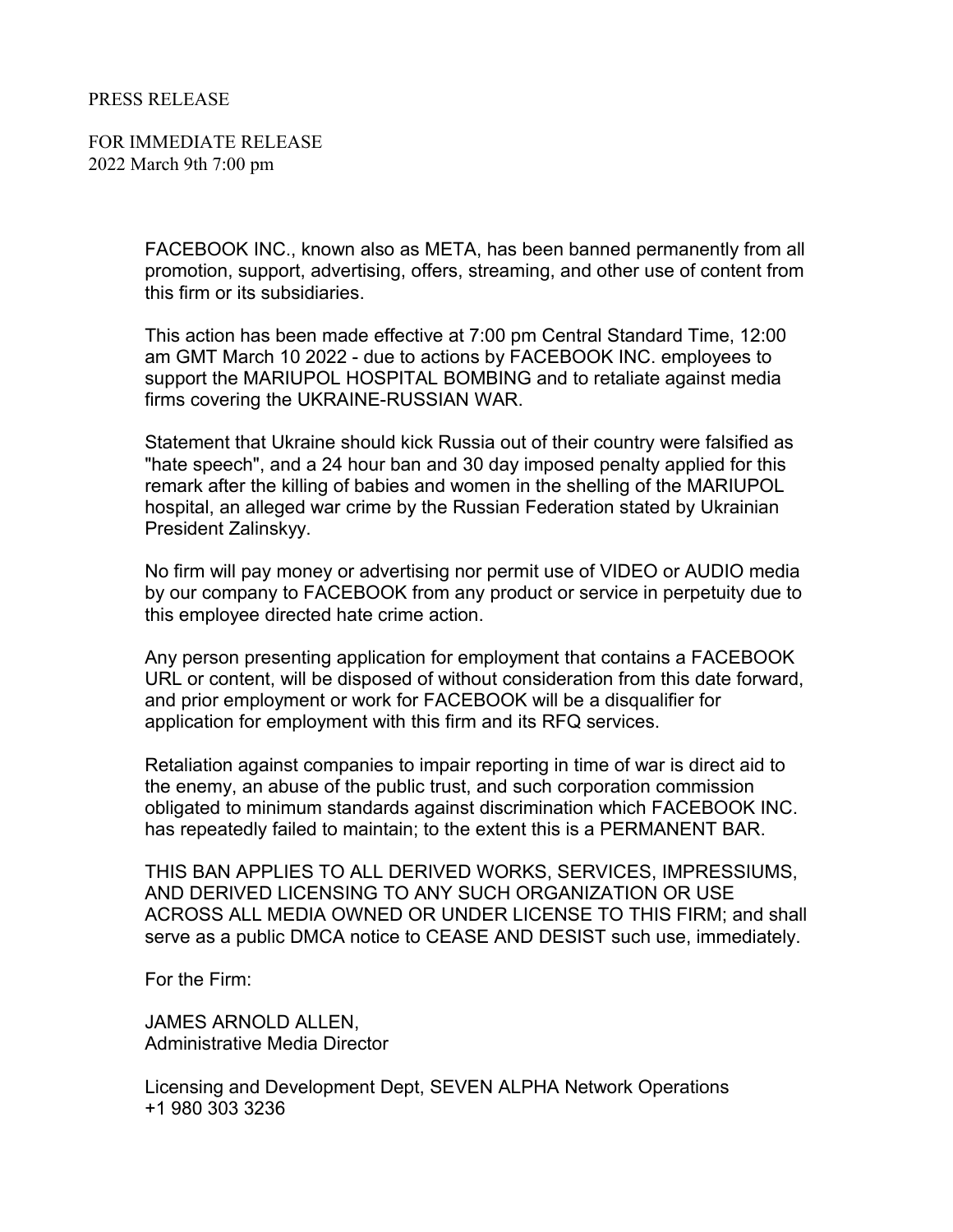## **BASIS OF THIS DECISION**

It is illegal to downrate news that opposes a war crime, violation of the rules of war, or conceals the act of war crimes during time of war. Further, such ban is 24 hours in duration; but includes a 2 day ban against creating NEWS during the siege and shelling of Kyiv and Mariupol, cities in Ukraine, to a REGISTERED PRESS company.

Conduct of this nature to censor UNITED STATES businesses while demanding military aid and provoking nuclear war are unacceptable conduct of a STATE OF CALIFORNIA resident UNITED STATES CORPORATION, and constitute fraud to embezzle millions of Dollars from the United States by intimidating members of the press and other companies to participate in commercial bans against the RUSSIAN FEDERATION and their allies; and damage UKRAINE as well during negotiations for control of their country in a negative way.

The use of FACEBOOK to manipulate media to seek military action in this fraud appear to be a criminal fraud to swindle the UNITED STATES of military assets, air support, and incite destabilization of the RUSSIAN FEDERATION and UKRAINE linked to monopoly abuse and anti-trust relationship with MSNBC, CNN, and NATIONAL PUBLIC RADIO (NPR) affiliate stations engaged in similar fraud over 2001-2022 child trafficking and child abuse activity on their platform, now under \$16 million USD civil suit by our employees for concealment of a child in violation of an ORDER OF POSSESSION. We regard this activity as felony stalking, citing the age of such post and employment to disable wartime news.

This action comes after prior bans applied DURING other bans, in retaliatory behavior supporting insider abuse and harassment by employee misconduct.

We feel that Facebook is therefore acting in a criminal capacity to impair ordinary "INTERACTIVE COMPUTER SERVICE" rules set in 1996 in Title 47 Section 230 subsection (c) of United States Federal Law;

And have as a result in concert with other media platforms engaged in similar "solicitation of minors" cited by the firm in formal complaint of criminal harassment, applied a LIFETIME BAN to its employees, users, and service access to our secure private network and DOMAIN features; as a false news source employed in felony activity to injure or kill persons.